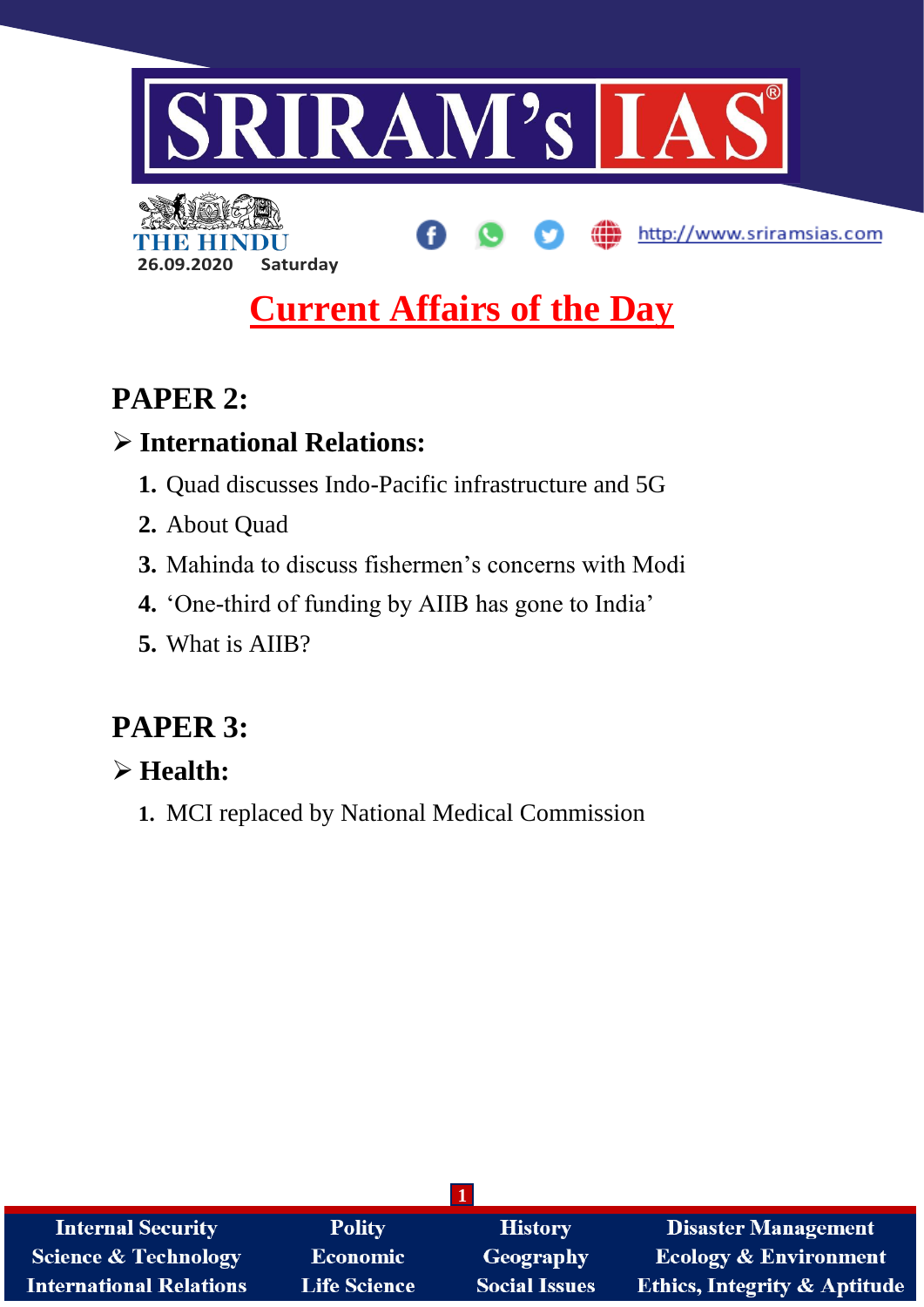



**MCI replaced by National Medical Commission**

http://www.sriramsias.com

- The **National Medical Commission (NMC)** has replaced the Medical Council of India (BoG-MCI), as per information released by the Health Ministry on Friday.
- $\triangleright$  The change was aimed at bringing in reforms in medical education.
- $\triangleright$  The government dissolved the MCI in 2018, replaced it with a BoG, which was chaired by Dr. VK Paul, member (health), NITI Aayog, said the Ministry.

# **Quad discusses Indo-Pacific infrastructure and 5G**

 Senior officials from the Foreign Ministries of "the **Quad**" group of countries — **India, the U.S., Australia and Japan** — met virtually on Friday, during the United Nations high level week, as part of their periodic consultations on the Indo-Pacific region.

## **Key takeaways:**

- Officials discussed ongoing and proposed practical cooperation in the **areas of connectivity and infrastructure development.**
- $\triangleright$  The U.S. State Department spelt out the discussion on connectivity more. Noting the importance of **digital connectivity and secure networks,** the officials discussed ways to promote the use of trusted vendors, particularly for fifth generation (5G) networks.
- $\triangleright$  In an effort to stop Chinese G5 giant Huawei from setting up shop networks in other countries, U.S. Secretary of State Michael Pompeo has been promoting "clean telcos" — a list of companies considered by the U.S. administration to be free from security risks and the risk of surveillance by the Chinese government.
- $\triangleright$  Other topics discussed by the Quad officials, as per the statements, included **counter-terrorism, cyber and maritime security, and quality infrastructure in the region**.

### **ASEAN inclusiveness:**

 $\triangleright$  Both countries' statements say the officials committed support to the concept of ASEAN-centrality in the Indo-Pacific and ASEAN's leadership in the architecture of the region.

| <b>Internal Security</b>        | <b>Polity</b>       | <b>History</b>       | <b>Disaster Management</b>              |
|---------------------------------|---------------------|----------------------|-----------------------------------------|
| <b>Science &amp; Technology</b> | <b>Economic</b>     | Geography            | <b>Ecology &amp; Environment</b>        |
| <b>International Relations</b>  | <b>Life Science</b> | <b>Social Issues</b> | <b>Ethics, Integrity &amp; Aptitude</b> |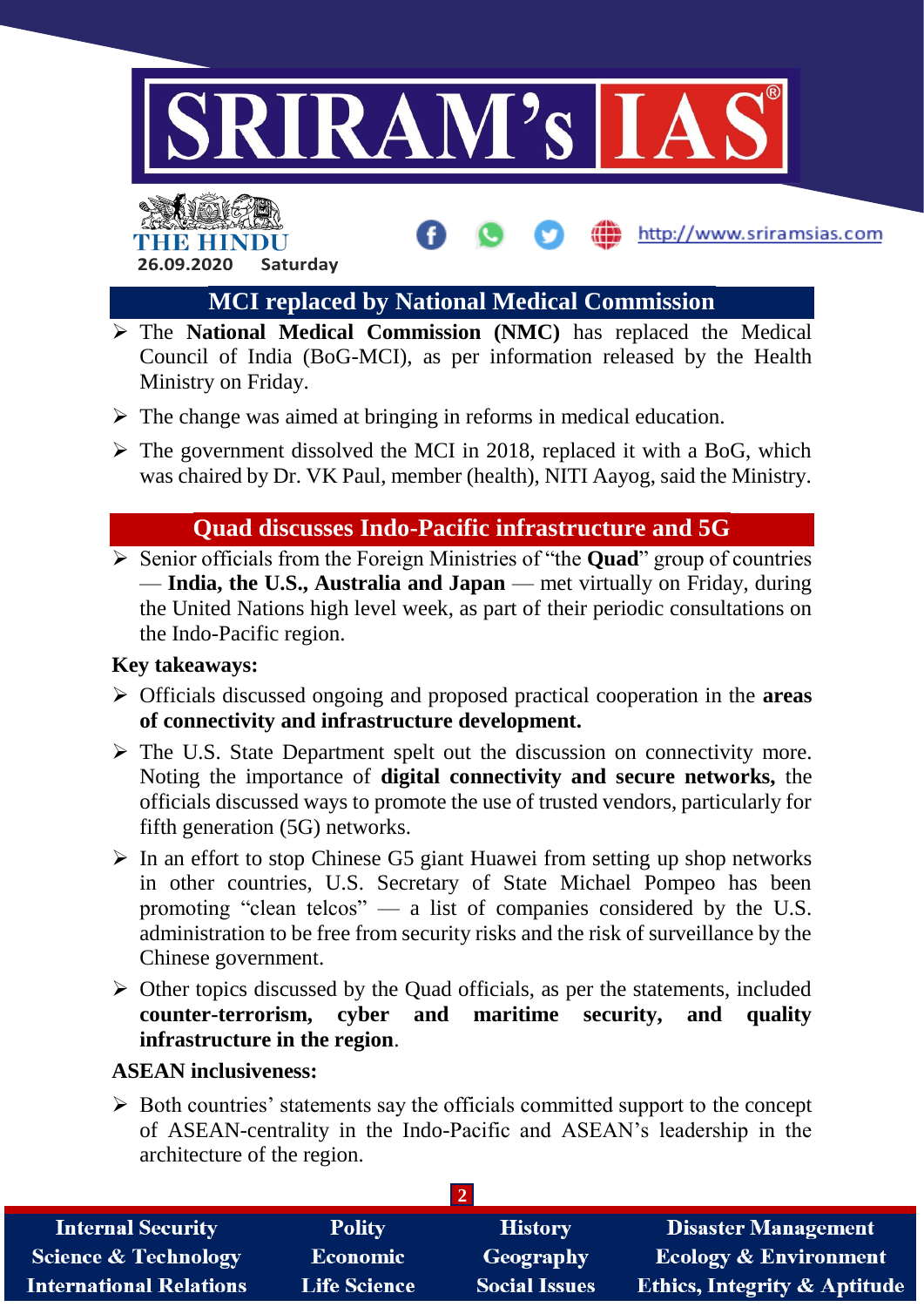

- $\triangleright$  The U.S. statement says the officials "explored ways to work together in the Mekong sub-region, in the South China Sea, and across the Indo-Pacific to support international law, pluralism, regional stability, and post-pandemic recovery efforts".
- $\triangleright$  The MEA statement says the officials reiterated their readiness to work with ASEAN and all other countries towards realising "a common and promising vision for the Indo-Pacific".
- The U.S. statement describes collective efforts to advance "a free, open and inclusive Indo-Pacific region".
- $\triangleright$  The phrase normally used by Washington is "free and open Indo-Pacific". India had, at least initially since the Quad was revived after a ten year hiatus in 2017, been hesitant for the Quad to be seen as a framework to exclude or contain China.
- $\triangleright$  Prime Minister Narendra Modi had articulated an inclusive vision for the Indo Pacific in 2018 at the Shangri La Dialogue in Singapore, when India-China relations were on a high relative to this year, when there have been tensions and clashes along the Line of Actual Control (LAC).

### **Value Added Information**

**26.09.2020 Saturday**

### **About Quad:**

- $\triangleright$  Quadrilateral Security Dialogue (Quad) is the informal strategic dialogue between India, USA, Japan and Australia with a shared objective to ensure and support a "free, open and prosperous" Indo-Pacific region.
- The idea of Quad was first mooted by Japanese Prime Minister Shinzo Abe in 2007. However, the idea couldn't move ahead with Australia pulling out of it, apparently due to Chinese pressure.
- $\triangleright$  In December 2012, Shinzo Abe again floated the concept of Asia's "Democratic Security Diamond" involving Australia, India, Japan and the US to safeguard the maritime commons from the Indian Ocean to the western Pacific.
- $\triangleright$  In November 2017, India, the US, Australia and Japan gave shape to the long-pending "Quad" Coalition to develop a new strategy to keep the critical sea routes in the Indo-Pacific free of any influence (especially China).

| <b>Internal Security</b>        | <b>Polity</b>       | <b>History</b>       | <b>Disaster Management</b>              |  |
|---------------------------------|---------------------|----------------------|-----------------------------------------|--|
| <b>Science &amp; Technology</b> | <b>Economic</b>     | Geography            | <b>Ecology &amp; Environment</b>        |  |
| <b>International Relations</b>  | <b>Life Science</b> | <b>Social Issues</b> | <b>Ethics, Integrity &amp; Aptitude</b> |  |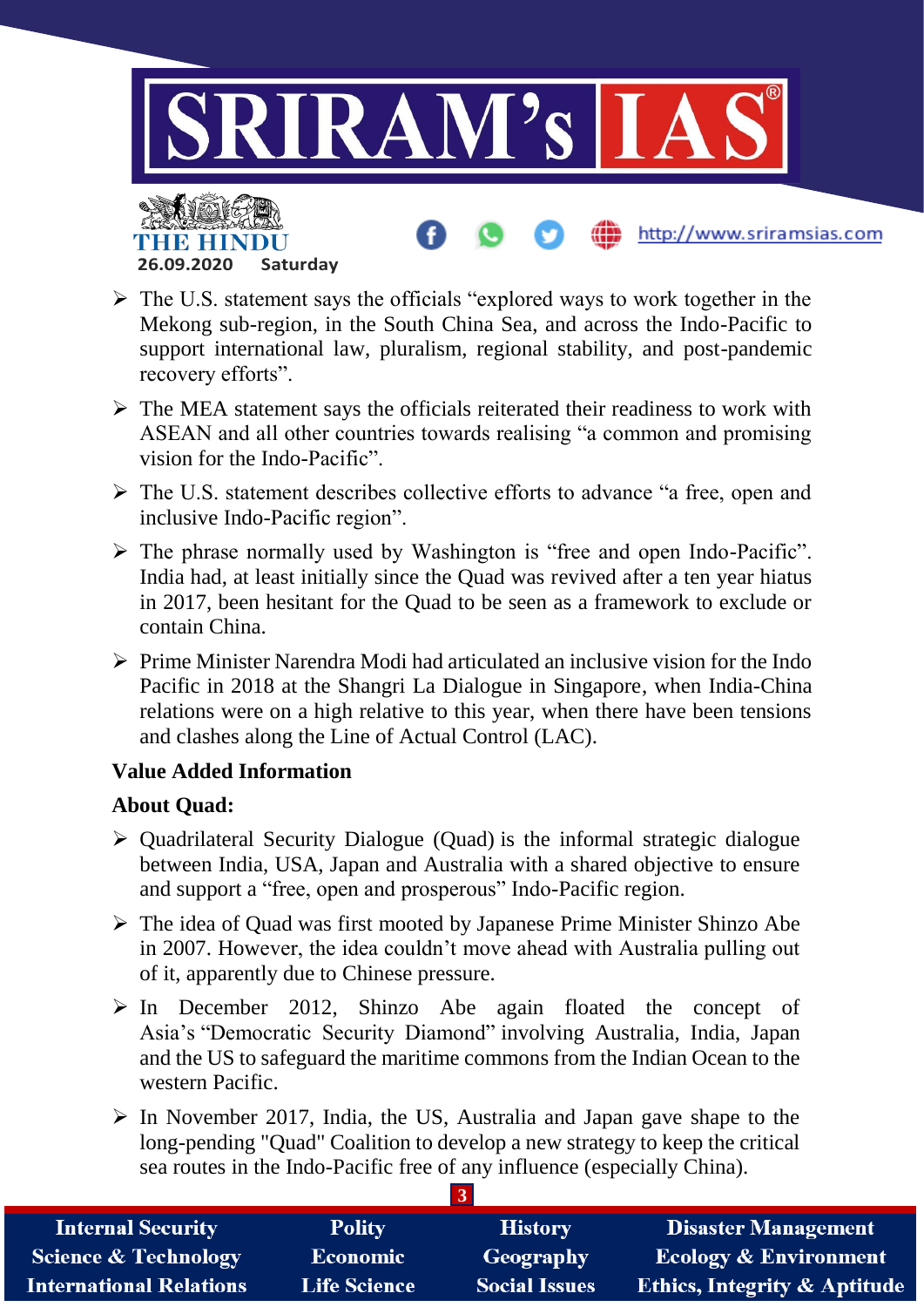

http://www.sriramsias.com

# THE BELLET **26.09.2020 Saturday**

# **Mahinda to discuss fishermen's concerns with Modi**

- **Following a meeting with Sri Lanka's northern fisher leaders, Sri Lankan** Prime Minister Mahinda Rajapaksa has promised to take up their concern over "trespassing Indian trawlers" with Prime Minister Narendra Modi in the virtual summit scheduled on Saturday.
- $\triangleright$  "Our fisher leaders from the Northern Province raised the issue of Indian trawlers poaching in our waters, and using banned fishing practices, often damaging the boats and fishing nets of Sri Lankan fishermen. "There is a fear that our Navy may not be arresting them fearing the Indian fishermen might be carriers of the coronavirus," he added.
- $\triangleright$  Bilateral cooperation, including development partnership, regional security, COVID-19 response and the political situation are expected to be discussed.
- $\triangleright$  Sri Lanka's Tamil leadership has expressed hope that the leaders will discuss the pending Tamil question, especially in the wake of some in government calling for abolition of provincial councils, the only structural guarantee so far of a measure of power devolution to the provinces.

# **'One-third of funding by AIIB has gone to India'**

 Out of the \$20 billion in loans issued by the Beijing-based **Asian Infrastructure Investment Bank (AIIB)**, about \$6 billion has gone to India, the bank's second-largest shareholder after China, says D.J. Pandian, who, as the lender's vice-president of Investment Operations, oversees all sovereign and non-sovereign lending in South Asia and Southeast Asia. Before moving to Beijing, Mr. Pandian spent 35 years in the Indian Administrative Service. Excerpts:

## **How has the AIIB been involved in infrastructure projects in India so far?**

- $\triangleright$  As far as India is concerned, the pipeline of projects is very strong. We have supported around \$5 billion worth of projects in India.
- $\triangleright$  The bank will complete 5 years in January 2021, and we may add another \$1 billion in India by then, and maybe it will be \$6 billion in total. The bank has just started, building up the team and policies. Out of the total \$20 billion of projects approved, \$6 billion has come to India, which is almost one-third.

| <b>Internal Security</b>        | <b>Polity</b>       | <b>History</b>       | <b>Disaster Management</b>              |
|---------------------------------|---------------------|----------------------|-----------------------------------------|
| <b>Science &amp; Technology</b> | <b>Economic</b>     | Geography            | <b>Ecology &amp; Environment</b>        |
| <b>International Relations</b>  | <b>Life Science</b> | <b>Social Issues</b> | <b>Ethics, Integrity &amp; Aptitude</b> |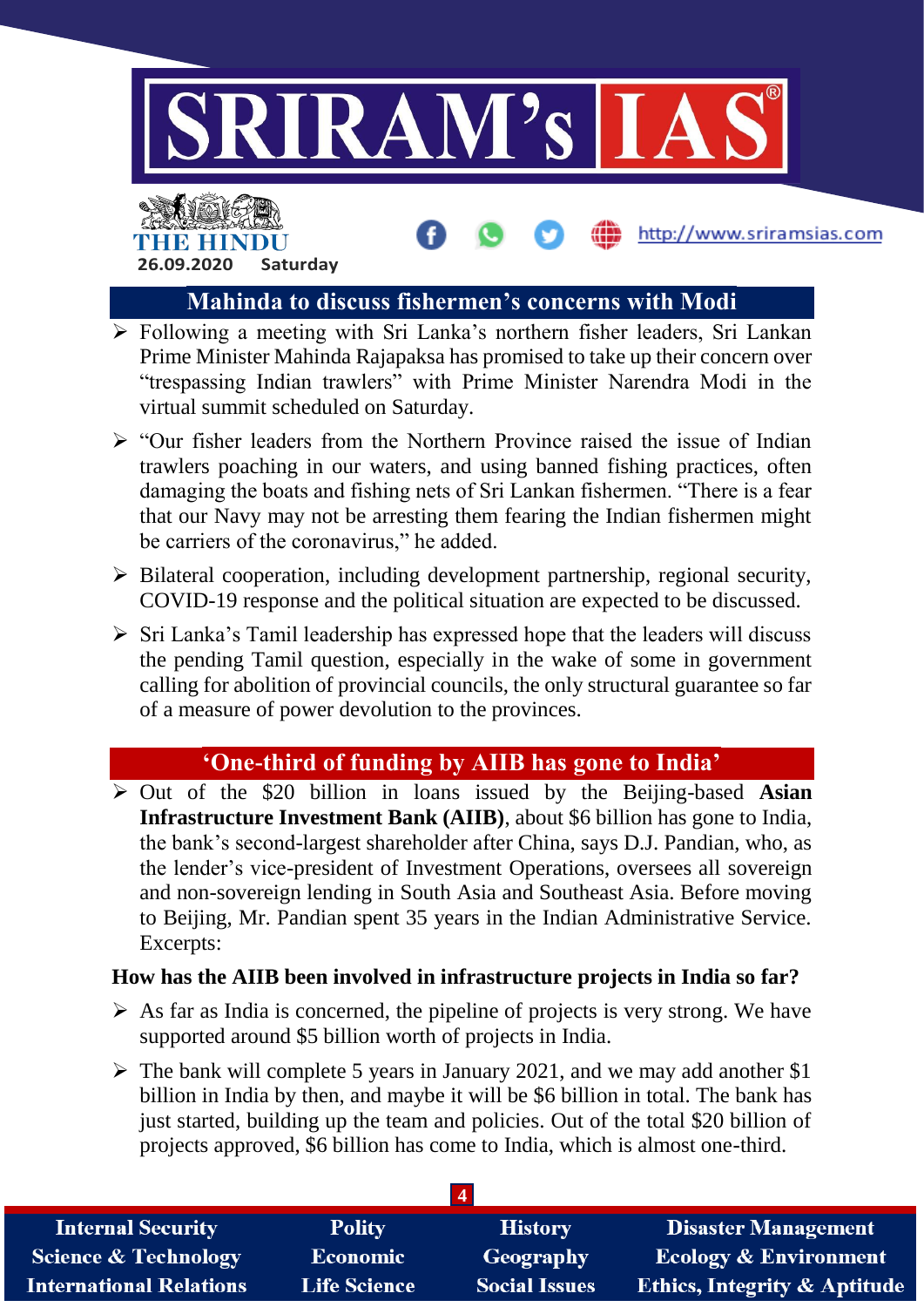

# $\triangleright$  We are supporting unique projects, including the Chennai Metro Corridors 4 and 5 and Chennai Peripheral Ring Road, which are at an advanced stage, and the Grand Anaicut scheme to modernise the canal system in the Cauvery delta region which we are preparing with the government of Tamil Nadu, which will help save almost 20% of water leakages.

**26.09.2020 Saturday**

- $\triangleright$  The Delhi-Meerut Regional Rapid Transit System is a high-speed rail that will reduce travel time from 3-4 hours to within one hour. This is being co-financed with the Asian Development Bank.
- **In June, the AIIB announced a \$750 million loan to India for COVID-19 assistance. Are there other projects being considered this year?**
- $\triangleright$  There are at least two regular investment projects which we can take up to the Board in the next 2-3 months. One is a power transmission line project in Assam which is around \$300 million, and the other is the Delhi-Meerut high speed rail which is \$500 million.
- $\triangleright$  Also, we may look at two cities in Punjab, Amritsar and Ludhiana, for water supply municipal rejuvenation projects.

### **In July, President Jin Liqun said on current India-China tensions, that the bank's decision-making is only based on economic merits; will the problems between the two biggest shareholders impact the bank?**

- $\triangleright$  President Jin is absolutely right. We are apolitical. Our decisions are based on the merit of the project, not on what is happening, or on internal or external problems.
- $\triangleright$  China is the largest shareholder; so some in India, including the Opposition, have criticised the government for taking loans in June, saying you're a Chinese bank...
- $\triangleright$  This is a lesson for us, that we need to educate people about what the bank really is, and build our brand. We are very, very, apolitical. We are a multilateral bank of 103 members, of which 77 are active members. All of Europe are Bank members. Canada, Australia, New Zealand are also members.
- $\triangleright$  The Vice President of Investment Operations is an Indian!

| <b>Internal Security</b>        | <b>Polity</b>       | <b>History</b>       | <b>Disaster Management</b>              |  |
|---------------------------------|---------------------|----------------------|-----------------------------------------|--|
| <b>Science &amp; Technology</b> | <b>Economic</b>     | Geography            | <b>Ecology &amp; Environment</b>        |  |
| <b>International Relations</b>  | <b>Life Science</b> | <b>Social Issues</b> | <b>Ethics, Integrity &amp; Aptitude</b> |  |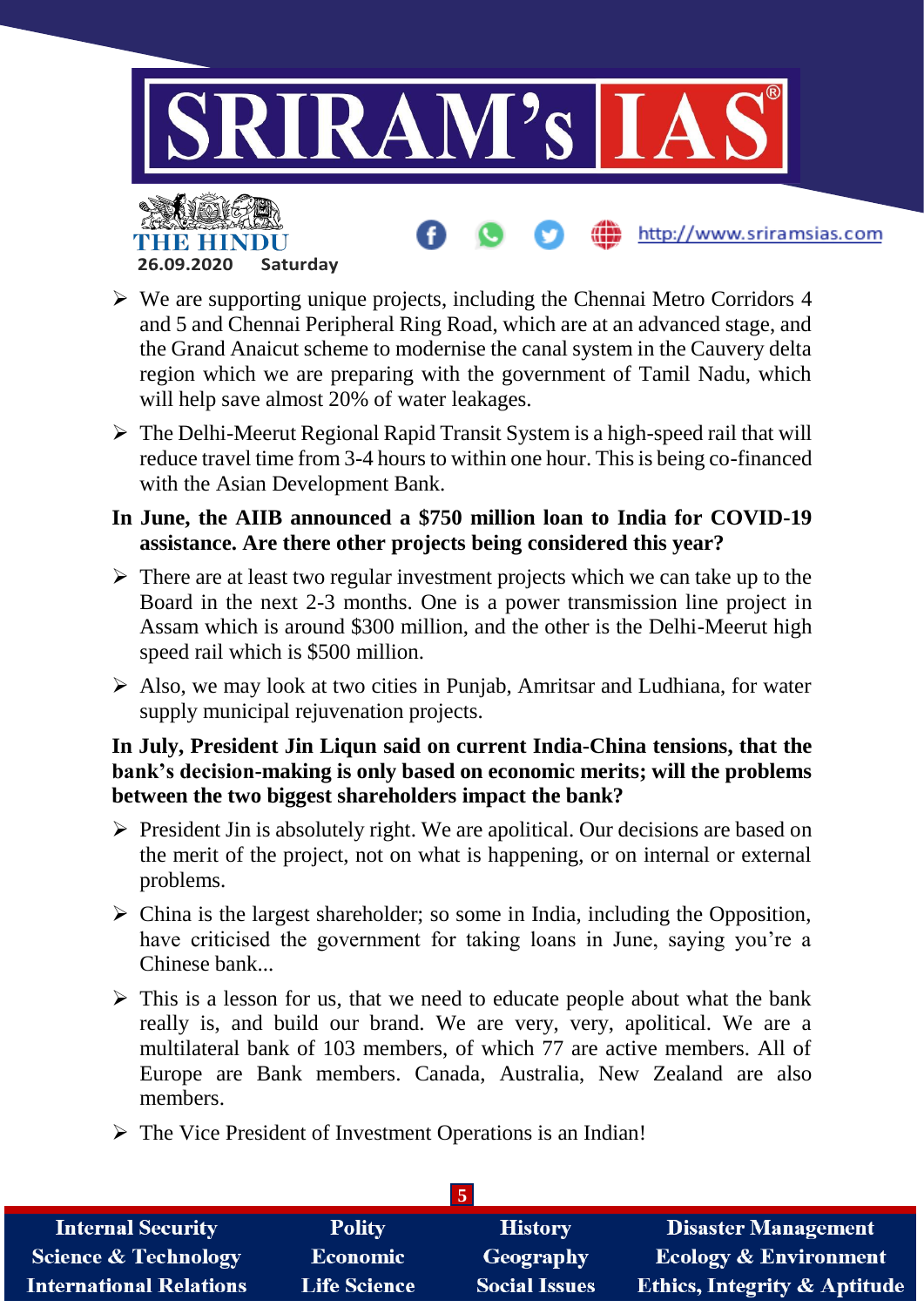

### **How has COVID-19 changed the projects for AIIB?**

- $\triangleright$  We have already been able to build up a pipeline of projects in Asia. Those conventional infrastructure projects that were already at an advanced stage, we were able to bring it to the Board for approval.
- $\triangleright$  As soon as the COVID response facility was set up, when it began as an emergency response led by the World Bank, we have also committed almost \$13 billion, of which so far we have approved \$6 billion.
- $\triangleright$  This is for both health preparedness and to provide liquidity to the governments so that they can buy equipment, particularly medical equipment, and enlarge hospital facilities to take care of their immediate requirement.
- $\triangleright$  Initially, the idea of social infrastructure was not the focus of the bank, but we cannot avoid this any more; we are going to do that but we need to build up expertise within the bank to do health care and other social infrastructure projects.

### **Value Added Information**

**26.09.2020 Saturday**

### **What is AIIB?**

- $\triangleright$  Asian Infrastructure Investment Bank (AIIB) is a multilateral development bank with a mission to improve social and economic outcomes in Asia and beyond.
- $\triangleright$  It is headquartered in Beijing.
- $\triangleright$  It commenced operations in January 2016.
- $\triangleright$  By investing in sustainable infrastructure and other productive sectors today, it aims to connect people, services and markets that over time will impact the lives of billions and build a better future.

#### **Various organs of AIIB:**

- **Board of Governors:** The Board of Governors consists of one Governor and one Alternate Governor appointed by each member country. Governors and Alternate Governors serve at the pleasure of the appointing member.
- **Board of Directors:** Non-resident Board of Directors is responsible for the direction of the Bank's general operations, exercising all powers delegated to

| <b>Internal Security</b>        | <b>Polity</b>       | <b>History</b>       | <b>Disaster Management</b>              |  |
|---------------------------------|---------------------|----------------------|-----------------------------------------|--|
| <b>Science &amp; Technology</b> | <b>Economic</b>     | Geography            | <b>Ecology &amp; Environment</b>        |  |
| <b>International Relations</b>  | <b>Life Science</b> | <b>Social Issues</b> | <b>Ethics, Integrity &amp; Aptitude</b> |  |